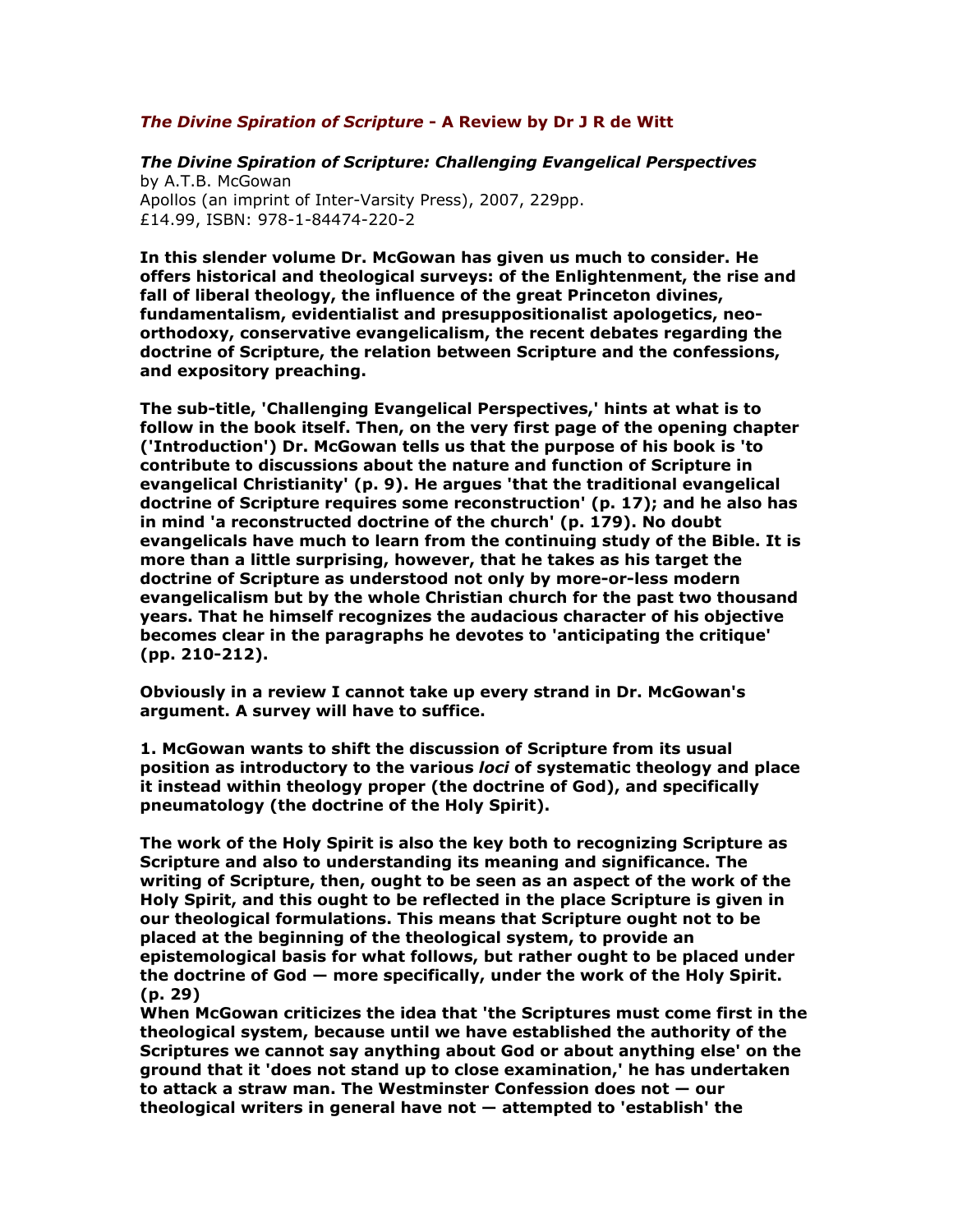authority of the Scriptures. What they have done is to posit that authority. The difference here is of considerable importance and must not be overlooked. In their work theologians are addressing believers, the church. As they begin to do that, it is entirely fitting that they should make clear where they stand, on what ground they mean to proceed in their work: namely, the Bible, Holy Scripture.

2. Dr. McGowan proposes that in our theological language 'divine spiration' be substituted for 'inspiration' (pp. 38-43); that 'recognition' be employed instead of 'illumination' (pp. 43-46); and that 'comprehension' take the place of 'perspicuity' (pp.46-48). Against 'spiration' as a translation of theopneustos one need not protest too vigorously, though one may fairly wonder (1) why McGowan is so eager to employ 'spiration' against the judgment of the standard Greek dictionaries ('inspired by God') and (2) whether, given the long usage of 'inspiration', the change is really an improvement.

'Recognition' and 'comprehension' strike me as more problematic. These words appear to recast what is meant by 'illumination' and 'perspicuity' in a somewhat troublesome way, by stressing the human side rather than the divine and biblical ones.

The author cuts away the ground from under his own feet when he writes: 'The Scriptures do not need to be illuminated but rather the human mind, which has been damaged by the noetic effects of sin, needs to be given understanding' (pp. 43,44). This, surely, is precisely what is meant by 'illumination.'

Again, in relation to perspicuity, he concedes the widely accepted use of the word: namely, that the Bible can be read and understood without the aid of priests and specialists. His intention in preferring comprehension, he says, 'is to underline the fact that only God the Holy Spirit can give us understanding (comprehension) of the Scriptures' (p. 47).

I am unable to understand why Dr. McGowan wishes to change the terminology here and blur truths already given expression in language sufficiently plain. It strikes me that he seems to be establishing the credentials of the terminology he means to set aside, rather than providing cogent grounds for replacing it. Novelty for its own sake has little to commend it.

3. Then, and this is the principal burden of The Divine Spiration of Scripture, Dr. McGowan argues that we should substitute 'infallibility' for 'inerrancy.' Here the discussion becomes far more controversial.

The argument for 'infallibility' is that the final authority for the Christian is the authority of God speaking in and through his Word and that the Holy Spirit infallibly uses God's Word to achieve all he intends to achieve. It is, therefore, a more dynamic (or organic) and less mechanical view of authority.

In choosing 'infallibility' over against 'inerrancy' [he assures his readers], I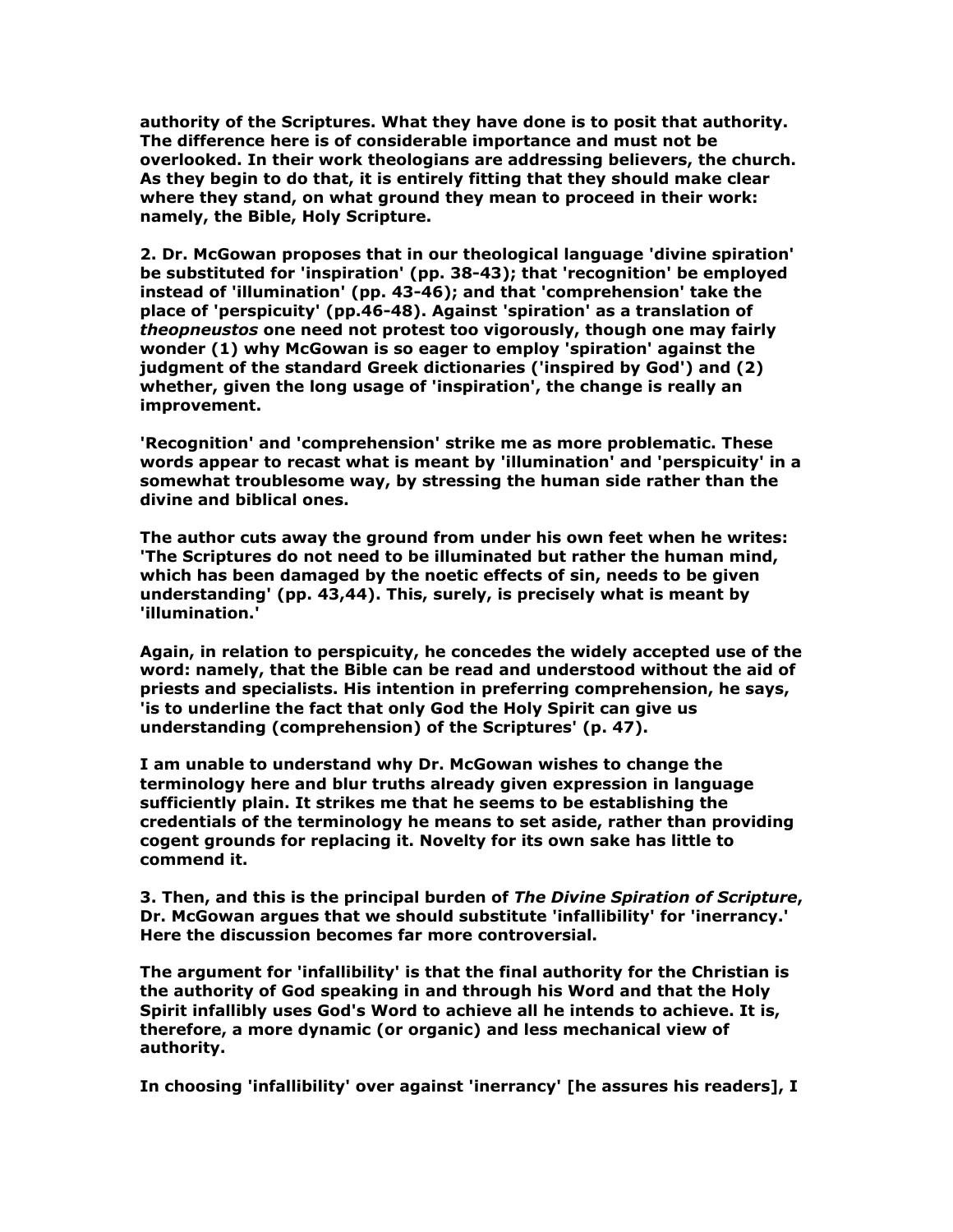am advocating an equally 'high' but yet somewhat different theology of Scripture (p. 49).

These sentences give an indication of what is to follow in subsequent chapters. We are alerted to the author's intention to describe Scripture as 'infallible' rather than 'inerrant'. He understands 'infallibility' in a much narrower sense than has been the case not only during the nineteenth and twentieth centuries but, as he seems to admit, throughout the whole history of the Christian church (p. 85). For Dr. McGowan, infallibility means that God through his Word accomplishes what he intends to achieve. This is certainly an aspect of infallibility, but far from the whole; and the fact is that, with the excision of the core content of 'infallibility' (that the Scriptures do not err, that they teach the truth), the term 'infallibility' itself is largely emptied of its historic significance. Moreover, even in this prefatory statement, he deliberately casts an aspersion on the church's doctrine of inspiration. Inerrancy, in his opinion, involves a 'mechanical view of authority'. This is, of course, a preposterous assertion. To compromise the witness of the Bible to itself in such a manner and then to assert that he advocates 'an equally "high" but yet somewhat different theology of Scripture' appears to this reviewer a stunning contradiction in terms.

McGowan believes that 'any discussion of the idea of "inerrancy" must be set in the context of the Enlightenment and the resulting liberal theology', because it was the repudiation by liberal theology of the older orthodoxy that evoked 'an evangelical response and the development of the inerrantist position' (p. 50).

In Chapter 3 he offers a rapid but comprehensive survey of philosophical and theological thought, beginning with the Enlightenment and its principal savant, Immanuel Kant; the liberal theology (Friedrich Schleiermacher, Albrecht Ritschl, Adolf von Harnack, and Wilhelm Hermann); the neoorthodox response to that theology (Karl Barth, J. K. S. Reid and Thomas F. Torrance); and then Conservative Evangelicalism (J. Gresham Machen and Cornelius Van Til). These pages (50-83) are integral to his case.

An essential step in the presentation of his argument is McGowan's conviction that the philosophy of the Enlightenment produced liberal theology with its rejection of the 'traditional doctrine of Scripture', which in turn led to the rise of neo-orthodoxy and conservative evangelicalism (p. 83). This line of thought, though quite widely adopted by professing evangelicals and others, raises serious questions and cannot be allowed to remain unchallenged.

It is not true that the doctrine of an inerrant Bible emerged as a conservative evangelical reaction to the Enlightenment. In a somewhat oblique way McGowan acknowledges this (p. 85), though the weight of his discussion is on the other side. Christian thinkers ancient and more modern can easily be cited as holding to biblical inerrancy: Augustine, Aquinas, Calvin, Robert Haldane, Thomas Chalmers, James Bannerman, Louis Gaussen, J. C. Ryle, and many others who wrote before A. A. Hodge and Warfield. The neo-orthodox theologians attempted to extrapolate from the writings of John Calvin some support for their own interpretation of Scripture, but their efforts do scant justice to the Genevan reformer.<sup>[1]</sup>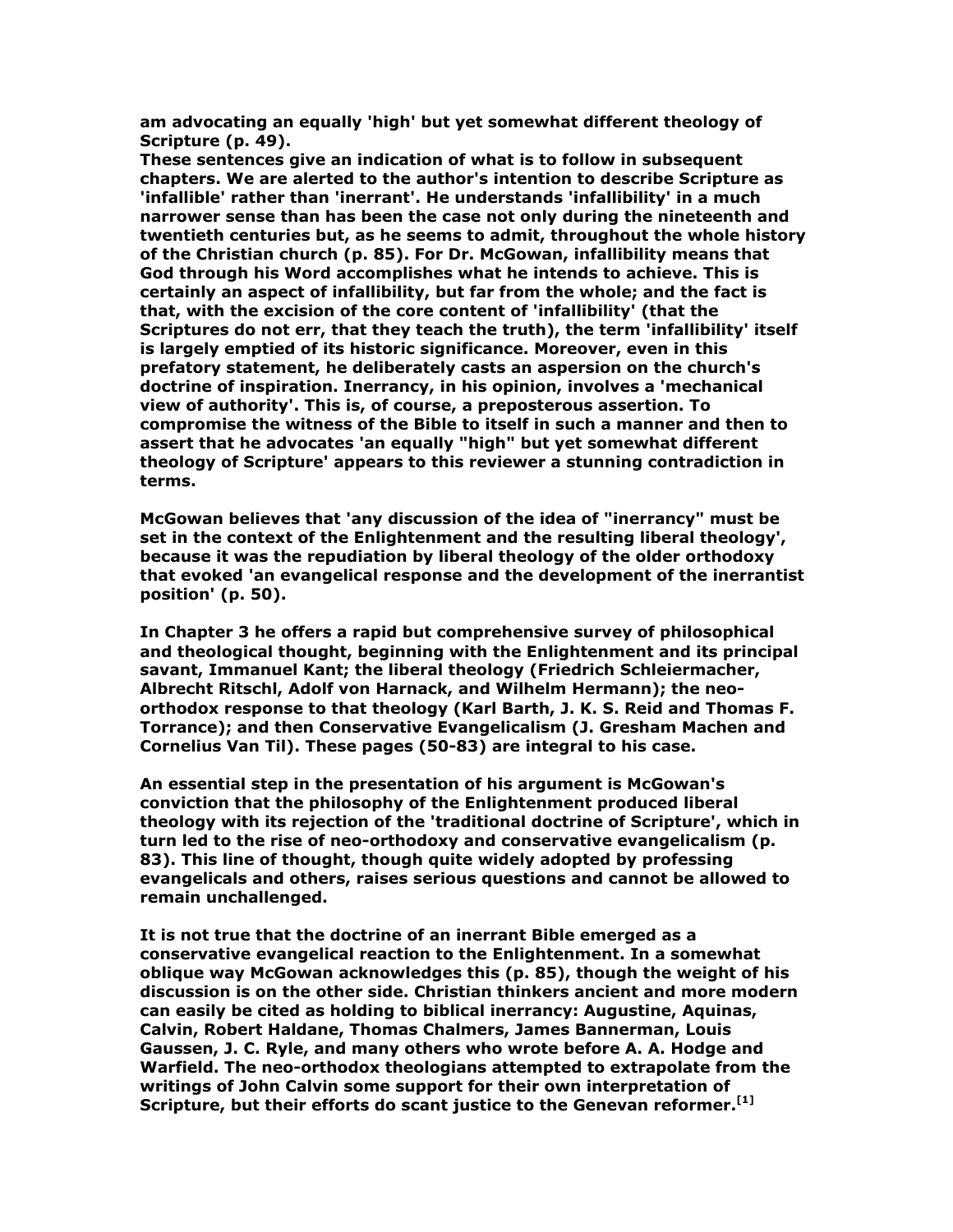E. Brooks Holifield, a careful student of American theology, establishes the point that the Princeton theologians were in no sense pressed to develop inerrancy as a wall of defense against rising liberalism.<sup>[2]</sup> Such views about biblical inspiration have often defined the Princeton theology, but the Princetonians were only repeating commonplace distinctions. Seventeenth century scholastics had distinguished between the copies and the *apographa* (the earliest accessible Greek and Hebrew texts), and antebellum theologians have long been accustomed to asserting the distinction between errorless autographs and later manuscripts. In Chapter 4, 'Fundamentalism and Inerrancy', we have an overview of nineteenth and twentieth century church history in relation to the doctrine of inerrancy (pp. 84-122). A key document is the article entitled 'Inspiration' by B. B. Warfield and A. A. Hodge (1881) which has had a profound and deservedly enduring influence among evangelicals. McGowan leads his readers through subsequent developments: the publication of The Fundamentals: A Testimony to the Truth (1910-1915), the rise of fundamentalism and its distinctive characteristics, departures from fundamentalism, and then the 'modern inerrancy debate'. Once again Dr. McGowan introduces us to some of the participants in that debate: Jack B. Rogers and Donald K. McKim (who challenge the historic position), John D. Woodbridge (who defended inerrancy against Rogers and McKim), Donald G. Bloesch (who is likewise critical of Rogers and McKim but adopts a mediating posture), J. Ligon Duncan III (who has convincingly demonstrated that the influence of Scottish commonsense realism on the Princeton theologians was not determinative for their views on inerrancy), and the International Council on Biblical Inerrancy (which met in 1978 and produced 'The Chicago Statement on Biblical Inerrancy').<sup>[3]</sup>

Against that backdrop McGowan takes up 'arguments against inerrancy'. 'Most biblical scholars', he assures us, 'reject the inerrantist position for one reason or another'. He lists three categories: (1) Those who believe that the 'assured results' of the higher critical approach to the Bible make such a position intellectually impossible (he mentions C. H. Dodd and Rudolf Bultmann); (2) Evangelicals who affirm the authority of Scripture but would not use the word 'inerrancy' (e.g., G. C. Berkouwer and Donald G. Bloesch); and (3) Evangelicals uncomfortable with 'inerrancy' who believe that 'they are being presented with a false dichotomy' and argue that 'inerrancy' is not a biblical term, that the confessional documents do not require it, that it is a category introduced relatively recently, and that it is theologically mistaken. McGowan tells us that the 'strongest proponents' of this view are James Orr and Herman Bavinck. He even ventures to claim that 'a good case can be made for saying that it is consistent with the view of Calvin'. The third position is the one with which he identifies himself (pp. 105,106).

What, then, are these arguments? He lists several: (1) The difficulty of defining adequately what is meant by 'inerrancy' (pp. 106-109); (2) The emphasis placed by inerrantists on the *autographa* (pp. 109-112); (3) Textual variations (pp. 112,113); and (4) The rationalistic 'implication' of inerrancy (pp. 113-119).

That inerrancy requires careful definition no one could deny. It is another matter entirely to say, as I. Howard Marshall has done, that the word 'needs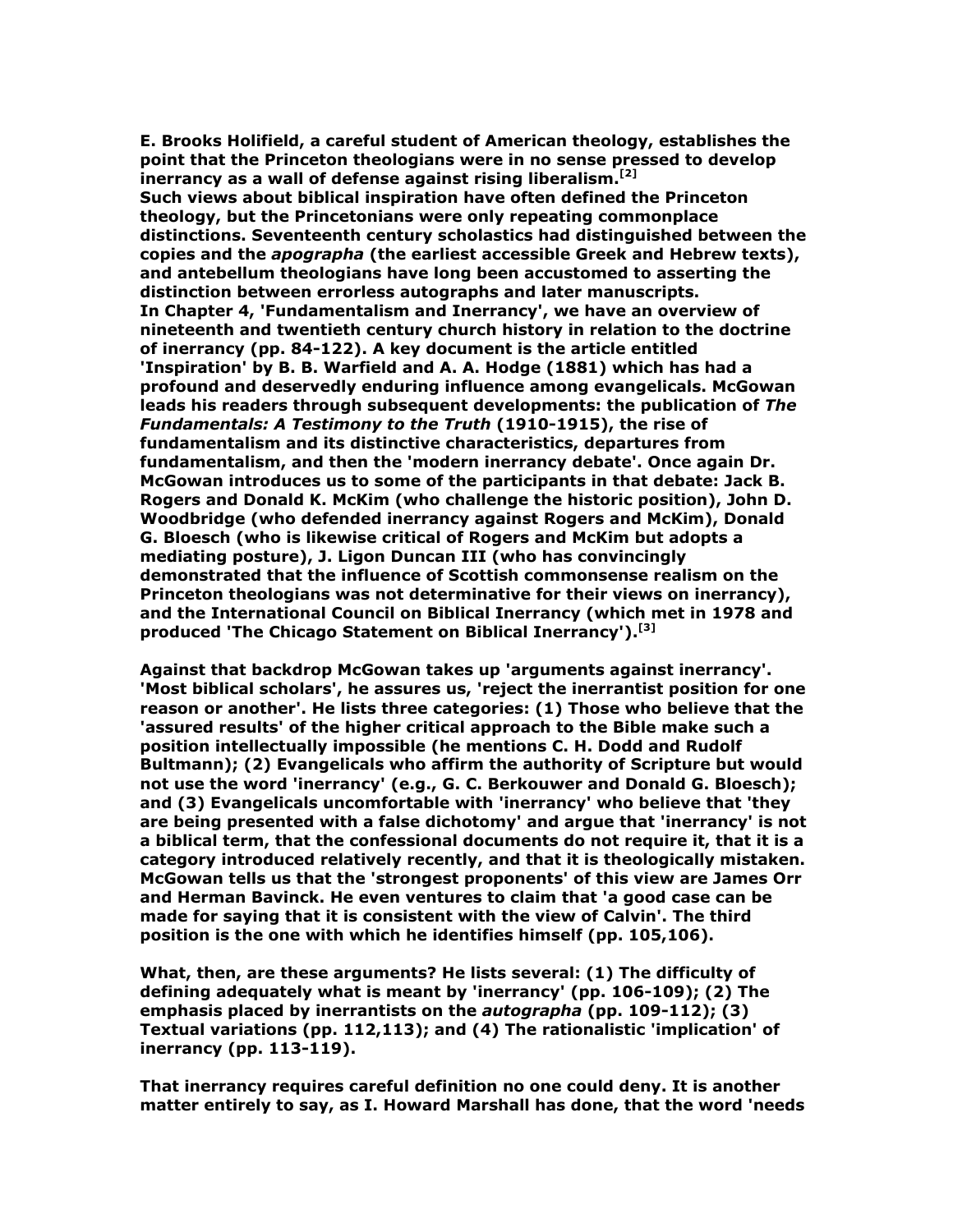so much qualification, even by its defenders, that it is in danger of dying the death of a thousand qualifications' (quoted on p. 106). Some have, to be sure, written less than carefully on this matter, and McGowan cites examples in his book. The truth is, however, that the great theologians have addressed the point and dealt with it in a manner that does justice to the Scriptures. No one has written with greater clarity and force on this issue than Prof. John Murray:

In all questions pertinent to the doctrine of Scripture it is to be borne in mind that the sense of Scripture is Scripture; it is what Scripture means that constitutes Scripture teaching. We cannot deal, therefore, with the inerrancy of Scripture apart from hermeneutics. In connection with any text we must ensure that it is the intended import that is brought into consideration and not some import which it may, at first sight, appear to convey, or an import which we arbitrarily attach to it.  $[4]$ With regard to the *autographa*, it is only necessary to point out that the

original manuscripts of the Bible in the nature of the case have a place entirely their own. This is so self-evident as to require very little demonstration. The writers of Scripture were inspired by the Holy Spirit; copyists were not. Clearly, one must speak of the difference between an autograph and a copy. In the nature of the case, when the transmission of written materials could only take place through the painstaking process of copying by hand, the copies had to be at least in some degree imperfect.

It is important to be careful here, and accurate. McGowan tells us: We cannot bury our heads in the sand and ignore the fact that the Bibles we use are translations based on Hebrew, Greek, and Aramaic texts, and that these texts themselves vary considerably. For example, no two manuscripts of the New Testament, of which we have around 5,000, are identical. Scholars are forced to compare texts and decide on the 'best and most probable' reading. The fundamentalist inerrantist often gives the impression that the Bible fell down from heaven intact and that no textual criticism is or has been necessary. (pp. 103,104)

Dr. Warfield was keenly aware of the value of 'lower' or 'textual criticism'; in fact, his first important book, an Introduction to the Textual Criticism of the New Testament (1886), addressed this very subject. Some proponents of inerrancy may have gone too far in their assertions regarding the autographs, but our great divines were far more responsible. When we assert that the original manuscripts — for example, from the apostolic writers — were alone inspired, we do not denigrate the value of the copies (more than five thousand of them). On the contrary, we hold that these copies bear the authority of the originals in the extent to which they conform to the autographs. It is of the greatest possible importance, for the ordinary reader of the Bible and for scholars as well, to remember that almost all of the variant readings are of little substance and that no single doctrine is in the least degree affected by any of them. When we give someone the English Bible, in a faithful translation, we do not say: 'I should like to present you with a copy of a translation of what in not inconsiderable degree — thanks to the work of textual scholars — quite closely approximates God's Word'. We say simply this: 'Here is a copy of the Word of God'; and we do this because we believe, on substantial grounds, that the version in all essential matters conforms to what was given through the biblical writers in the autographa.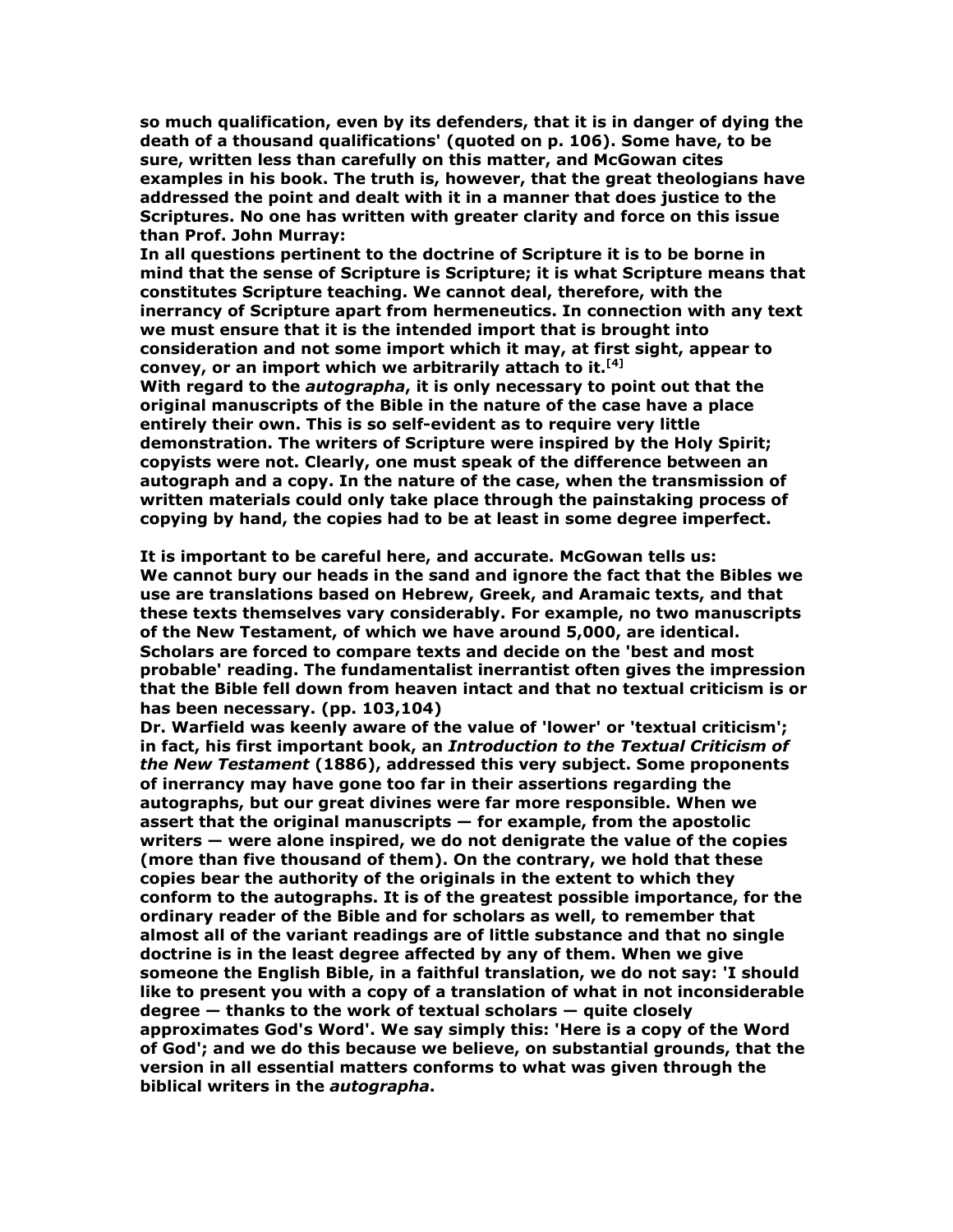Perhaps a reference to the Westminster Confession is in order here. The wise and faithful men who wrote it, themselves no strangers to textual complexities, gave us this remarkable statement:

The Old Testament in Hebrew (which was the native language of the people of God of old), and the New Testament in Greek (which, at the time of the writing of it, was most generally known to the nations), being immediately inspired by God, and, by his singular care and providence, kept pure in all ages, are therefore authentical; so as, in all controversies of religion, the church is finally to appeal unto them (I/viii).

Dr. McGowan makes much of what he calls the 'rationalist implication' involved in the doctrine of inerrancy: namely, that 'the inerrantists make an unwarranted assumption about God'. The assumption, he confidently tells us, 'is that, given the nature and character of God, the only kind of Scripture he could "breathe out" was Scripture that is textually inerrant' (p. 113). He alleges further:

In the inerrantist argument, truth is largely viewed in propositional terms and theological method is conceived of in scientific terms. Thus the impression is often given that the whole Bible can be reduced to a set of propositions that can then be demonstrated to be 'true'. (p. 116)

Their [Warfield's and Hodge's] reasoning was essentially simple: in order to develop a solid epistemology, we must have propositional truth that can be guaranteed with scientific accuracy. We must then handle that truth by using a scientific method. The result is thus a belief in the inerrancy of the autographa and a theological method that reduces Scripture to a set of propositions under the theologian's control. (p. 117)

Such assertions come very close to bearing false witness. This reviewer finds the reiterated accusation that defenders of biblical inerrancy are scholastics and rationalists both unconvincing and more than a little tiresome.<sup>[5]</sup> That some inerrantist theologians have accorded greater weight to the side of reason than others have done is no doubt true. I think here of the evidentialist apologetic advocated by the Princeton men. At the same time, if one compares the writings of B. B. Warfield and John Murray with The Divine Spiration of Scripture, one startling fact very quickly becomes apparent. Warfield, Murray, and many others give painstaking attention to the study of the Scriptures themselves, to exegesis. In Dr. McGowan's book one looks in vain for a single exegetical syllable. He compares and contrasts theological writers — chiefly modern but to some degree older ones as well — and engages in dialogue or debate with them, but his thinking is plainly formed under the influence of a school which seems bent upon jettisoning the 'church doctrine of inspiration' and exchanging it for something very different, far less forged on the anvil of an effort to understand what the Bible claims for itself.

In Chapter 5, 'Infallibility: An Evangelical Alternative', McGowan describes the work of two European theologians — both, he says, 'infallibilists' — who, in his view, offer a better way than that of Princeton and the American inerrantists, James Orr and Herman Bavinck. We are reminded that both were on cordial terms with Warfield, and that both gave the Stone Lectures at Princeton Seminary.

Dr. McGowan makes a good deal of Prof. Orr who, he tells us, 'held a high view of Scripture but did not believe that it was wise, or even possible, to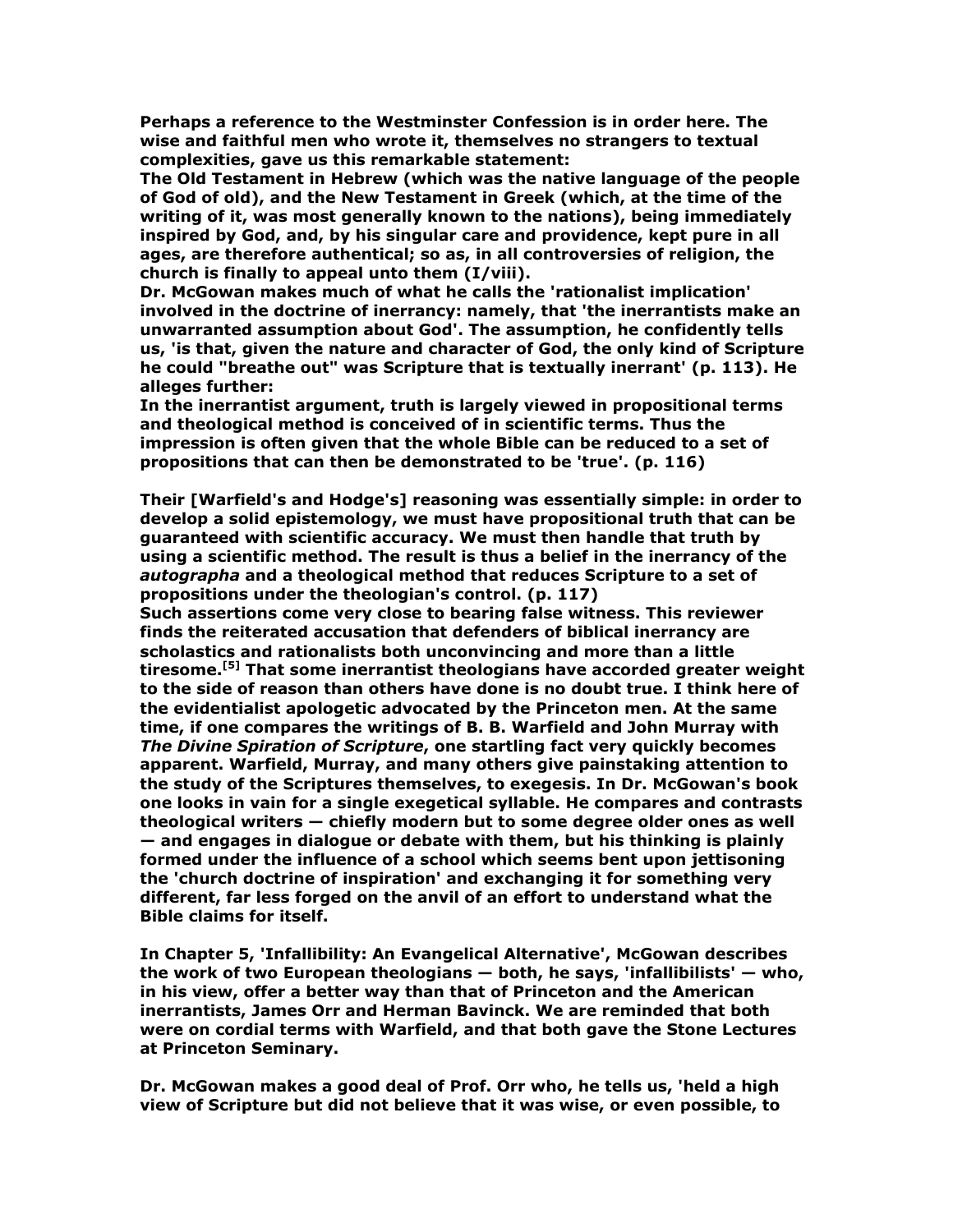speak of inerrancy' (p. 126). Orr must be regarded as an altogether questionable witness. It was he who publicly (in the opinion of this reviewer, given the consequences for the doctrine of Scripture, shamefully) defended the right of George Adam Smith, his colleague on the faculty of the United Free Church College in Glasgow, to teach higher critical views of the Old Testament (Wellhausenism). 'In this business,' wrote Principal John Macleod, 'a man like him [Orr], of whom better was to be expected, was held by many to have virtually sold the pass'.<sup>[6]</sup>

He is even more detailed in his references to Bavinck, whose four-volume Reformed Dogmatics (1895-1901), only recently translated into English, is one of the most significant works of its kind. By any standard, Bavinck was a great divine. It is by no means evident, from McGowan's own discussion, that he is justified in introducing Bavinck as a witness in behalf of his 'reconstruction' of the doctrine of Scripture. For example, he concedes that both Abraham Kuyper and Bavinck, as Richard Gaffin demonstrates, 'had a high view of Scripture very close to that of Warfield' (p. 138). While 'formally' some difference can be ascertained between Bavinck's infallibility and Warfield's inerrancy, the truth is  $-$  as McGowan himself comes very close to admitting — that 'materially' the two men essentially occupied the same ground (pp. 211,212). For Bavinck, as for most Reformed theologians in the late nineteenth and early twentieth centuries, the two words (infallibility and inerrancy) were understood to have the same truth in view. We are not well served by those, among them Dr. McGowan, who seek to drive a wedge between men who were in fundamental agreement with each other.

Several observations should be made in conclusion.

1. We must acknowledge Dr. McGowan's desire to cast additional light upon an issue of the greatest possible consequence, not only in Great Britain, Europe, and North America, but all around the world.

2. It must also be said, however, that in most respects his effort is not successful. The Divine Spiration of Scripture exhibits wide reading and acquaintance with a broad range of contemporary thought on the topic he treats. One observes at the same time that many of the writers with whom he is in serious discussion, though professedly evangelical, have abandoned a conviction firmly held by the great majority of Christians from the beginning. I do not presume to pass judgment on the sincerity of anyone's faith, but I have the responsibility to register profound concern. James Orr and G. C. Berkouwer did their work as the doctrinal collapse of the churches they served was becoming increasingly apparent. Orr's mediating position did nothing to deliver the United Free Church of Scotland from the devastation wrought by A. B. Davidson, William Robertson Smith, Marcus Dods, James Denney, and others.[7] Berkouwer, though much of what he gave us can be valued, in his teaching on Scripture did not and could not help the Reformed Churches of the Netherlands resist the tidal wave of a new theology which destroyed their once firm witness. For what conceivable reason should we be inclined to follow them?

3. That Dr. McGowan's intentions are worthy I do not doubt; but he would have served us better by forthrightly resisting the redefinition of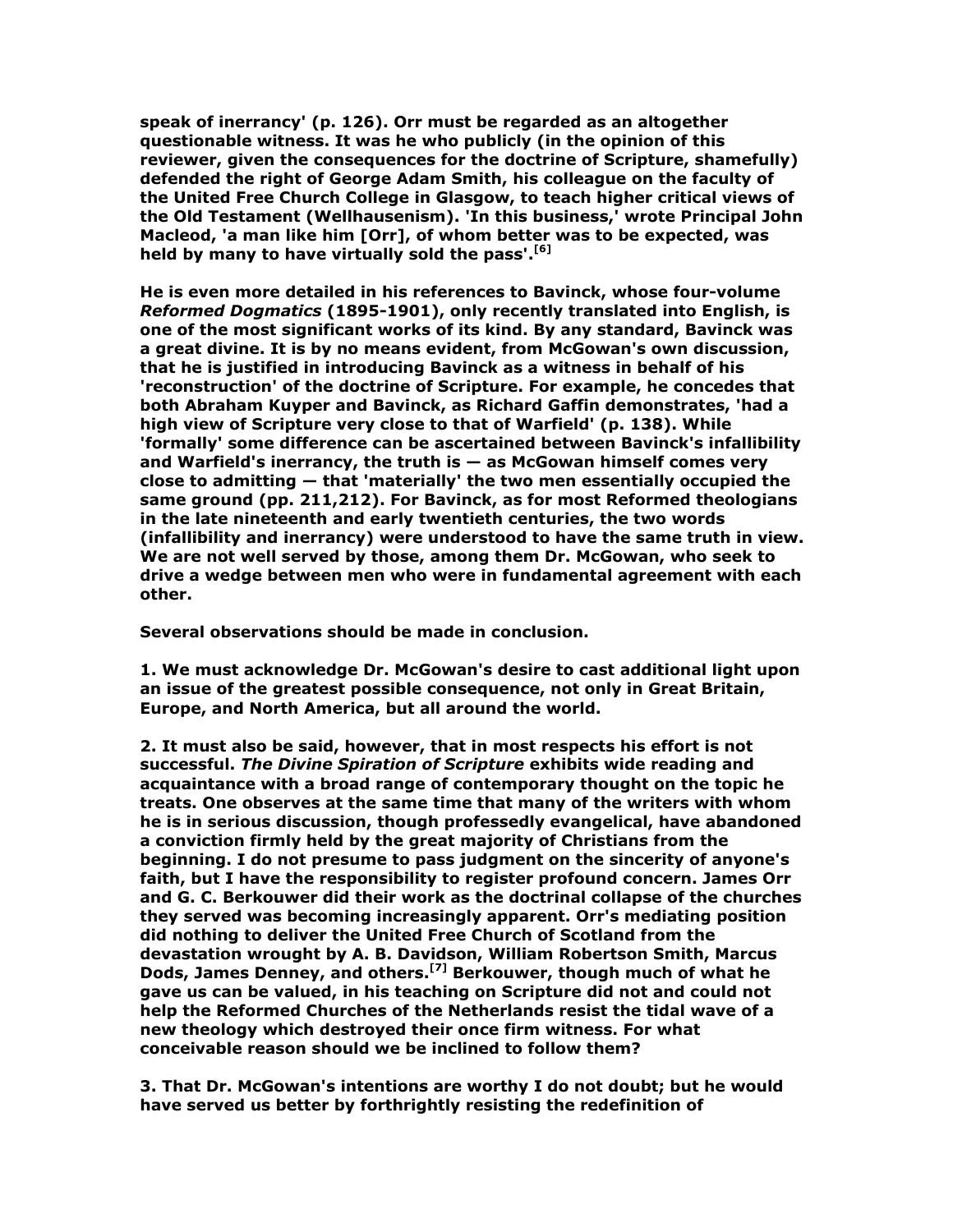'infallibility' which is now so frequently to be found in evangelical writers. Each generation has its own battles to fight. McGowan's book reminds us that the struggles which appear to be waged on new ground are really very far from that. The same issues constantly recur, in new dress and with fresh intensity, as though now — at long last and in the light of ideas hitherto undisclosed — the truth of the matter has been discovered. From The Divine Spiration of Scripture we may draw a solemn warning. It is, I suppose, in the nature of the case that good men succumb to the yearning for intellectual respectability and acceptance. I am certainly very far from casting aspersions on scholarship. The church deserves and the church must have ministers and leaders as learned as the circumstances allow. But that learning is always to be governed by obedience to the Word of God, the Holy Scriptures. When the theological enterprise falls prey to worldly philosophy or some sort of what is considered to be 'new knowledge', the consequences are inevitably disastrous.

The gauntlet thrown down by McGowan's treatise differs little from the challenges with which evangelical Christianity has been confronted over the centuries. In the words of John Murray:

If the testimony of Scripture on the doctrine of Scripture is not authentic and trustworthy, then the finality of Scripture is irretrievably undermined. The question at stake is the place of Scripture as the canon of faith. And we must not think that the finality of Christ remains unimpaired even if the finality of Scripture is sacrificed. The rejection of the inerrancy of Scripture means the rejection of Christ's own witness to Scripture. Finally and most pointedly, then, the integrity of our Lord's own witness is the crucial issue in this battle of the faith.<sup>[8]</sup>

## End Notes

1. See John Murray, Calvin on Scripture and Divine Sovereignty (Grand Rapids, Michigan: Baker Book House, 1960), pp. 11-51.

2. E. Brooks Holifield, Theology in America: Christian Thought from the Age of the Puritans to the Civil War (New Haven, Connecticut: Yale University Press, 2003), p. 379.

3. While McGowan distances himself from Rogers and McKim, whose work has been severely and justly criticized as special pleading in the interest of a particular — less than evangelical — doctrine of inspiration, he gives them considerable attention in his book. The following statement by Donald McKim, Dr. McGowan's protestations to the contrary notwithstanding, could almost serve as a summation of the central argument in The Divine Spiration of Scripture.

Calvin, Reformed confessions, and theologians such as Abraham Kuyper, Herman Bavinck, and Gerrit C. Berkouwer have emphasized Scripture as presenting a divine message in human thought forms. The purpose of Scripture is not to present inerrant facts; yet it is 'infallible' in that it will not lie or deceive about what Scripture is intended to focus upon: God's salvation in Jesus Christ. In this view, Scripture is seen in relation to its central purpose, the proclamation of the gospel (John 20:31). The Spirit witnesses to Scripture's content. Scripture is infallible in accomplishing its purpose. [Donald K. McKim, ed., Encyclopedia of the Reformed Faith (Louisville, Kentucky: Westminster/John Knox, 1992), p. 348.]